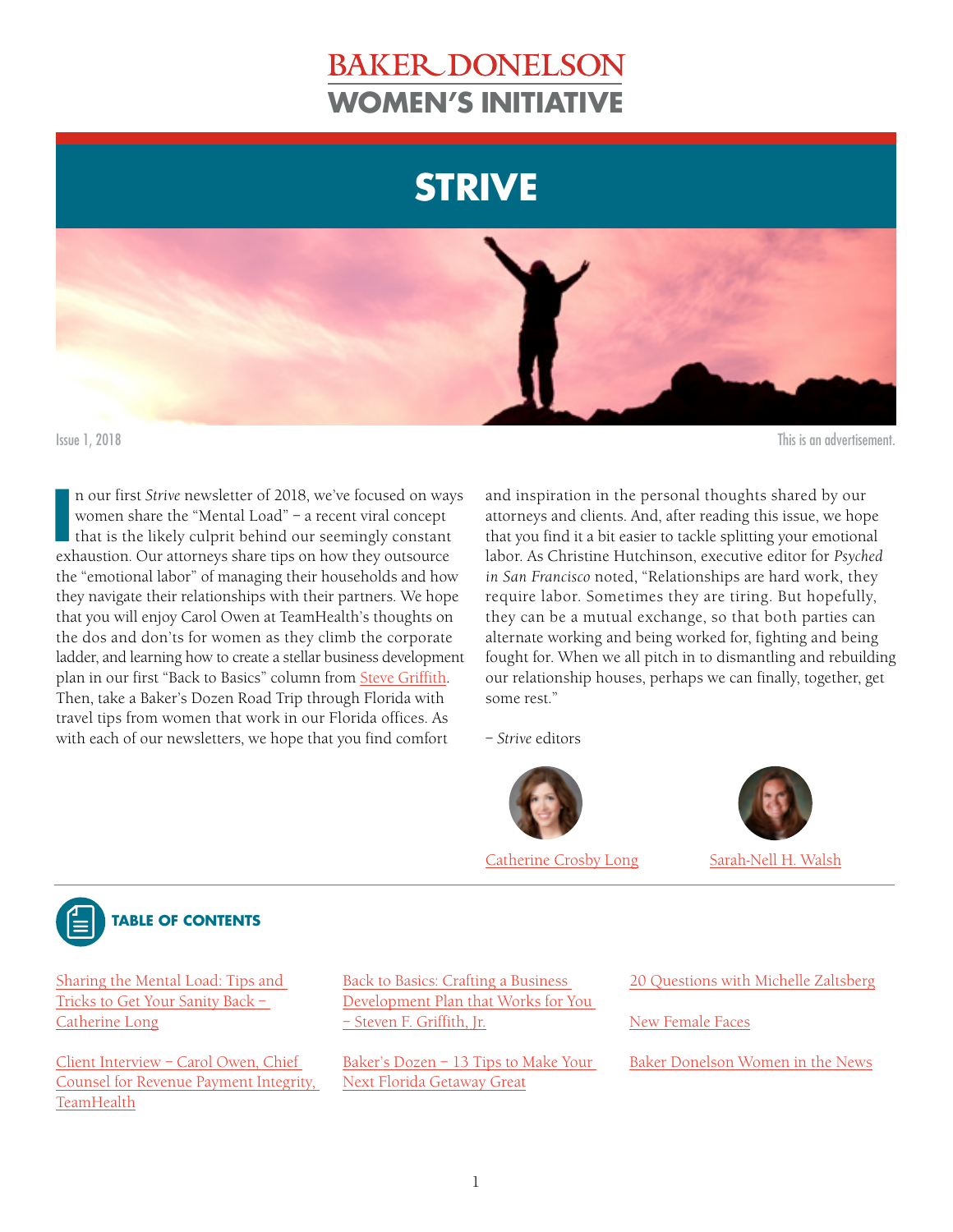<span id="page-1-0"></span>Issue 1, 2018 This is an advertisement.

## **SHARING THE MENTAL LOAD: TIPS AND TRICKS TO GET YOUR SANITY BACK**

[Catherine Crosby Long](https://www.bakerdonelson.com/Catherine-Long)*, Shareholder, Birmingham*



In mid-2018, it is likely that most couples have had a discussion about the division of labor in their household, particularly if they are juggling children or aging parents. Facebook COO and author Sheryl Sandberg discussed the need to find an "equal partner" in her book, *Lean In*, as did Brigid Schulte in her work, *Overwhelmed.* Despite our awareness of the need for a partner willing to share in the chores of our daily lives – and our insistence that our

partners or spouses do more around the house – to date, there has been less emphasis on the need to split the "emotional labor" that keeps our households running. For instance, most men report that they are wholly willing to perform their fair share of household duties – when asked or reminded to do so. This leaves the wife to bear the entire burden of organizing, remembering, and planning everything in her family's life, which can leave us mentally exhausted. Just as communication improved the division of physical labor and childcare in our partnerships, it can also help us to share the mental load as well. Schulte recommends that households figure out all of the work that it takes to run a household and family, divide the tasks accordingly, and "Set common standards. Automate. Create systems for who does what, so you don't have to keep negotiating and keeping score, and find a way to keep each other accountable. Stop redoing chores that you think your partner has done badly." The split may never be 50/50, but it will certainly feel more fair.

We hope the following tips will help you to begin the conversation with your spouse or partner, so you can begin to share the mental load in a more collaborative and healthy way.



Be intentional and specific when dividing responsibilities with your partner, and then make shared lists (my favorite is through the Notes app on my iPhone). Your partner will gain a better

appreciation for the hundreds of unspoken tasks you've been handling, and you'll both be accountable for making sure the train stays on the tracks. Also, don't give in to the womenbear-the-load lexicon! For example, my husband never "babysits" our kids. He's a parent, and that's what he does when he's with them. Relegating him to "babysitter" not only implies that caring for his children is not his responsibility, but it also devalues his role.

Lastly, ask yourself, "Would I rather do an hour of work than spend an hour on this chore?" If the answer is "yes," it's time to delegate it. (Lawn mowing, anyone?) Oh, and Amazon Subscribe & Save. Enough said.

[Caldwell G. Collins,](https://www.bakerdonelson.com/Caldwell-G-Collins) *Shareholder, Nashville*



Outsource where it won't break the bank. Using the in-office dry cleaning service saved my sanity. I could never get to the dry cleaner timely during the week, and I cursed myself the entire way there

and back when I had to do it on the weekend. I may pay \$1 or so for delivery, but that \$1 is worth the gas and time saved any day of the week! I also have zero shame in the fact that I regularly serve leftovers and have to outsource the preparation of a fully prepared (or frozen) meal by Wednesday or Thursday of every week. We try to cook homemade meals Sunday through Wednesday, so that means leftovers through the course of the week. My family knows to expect to eat a meal for at least two nights. By Thursday, I happily let Publix, Costco, or frozen pizzas do the cooking for me.

A friend also shared her mental load tip with me a few years ago: Don't be afraid to let the interior of your car look like a disaster relief zone. There's only so much time and energy to keep your spouse, children, and animals alive, along with the requirements to keep your home in a somewhat sanitary condition. Her resolution – just give up on the interior of the car. It'll be a disaster by tomorrow anyway, even if you clean it today.

[Katy G. Furr](https://www.bakerdonelson.com/Kathleen-G-Furr), *Shareholder, Atlanta*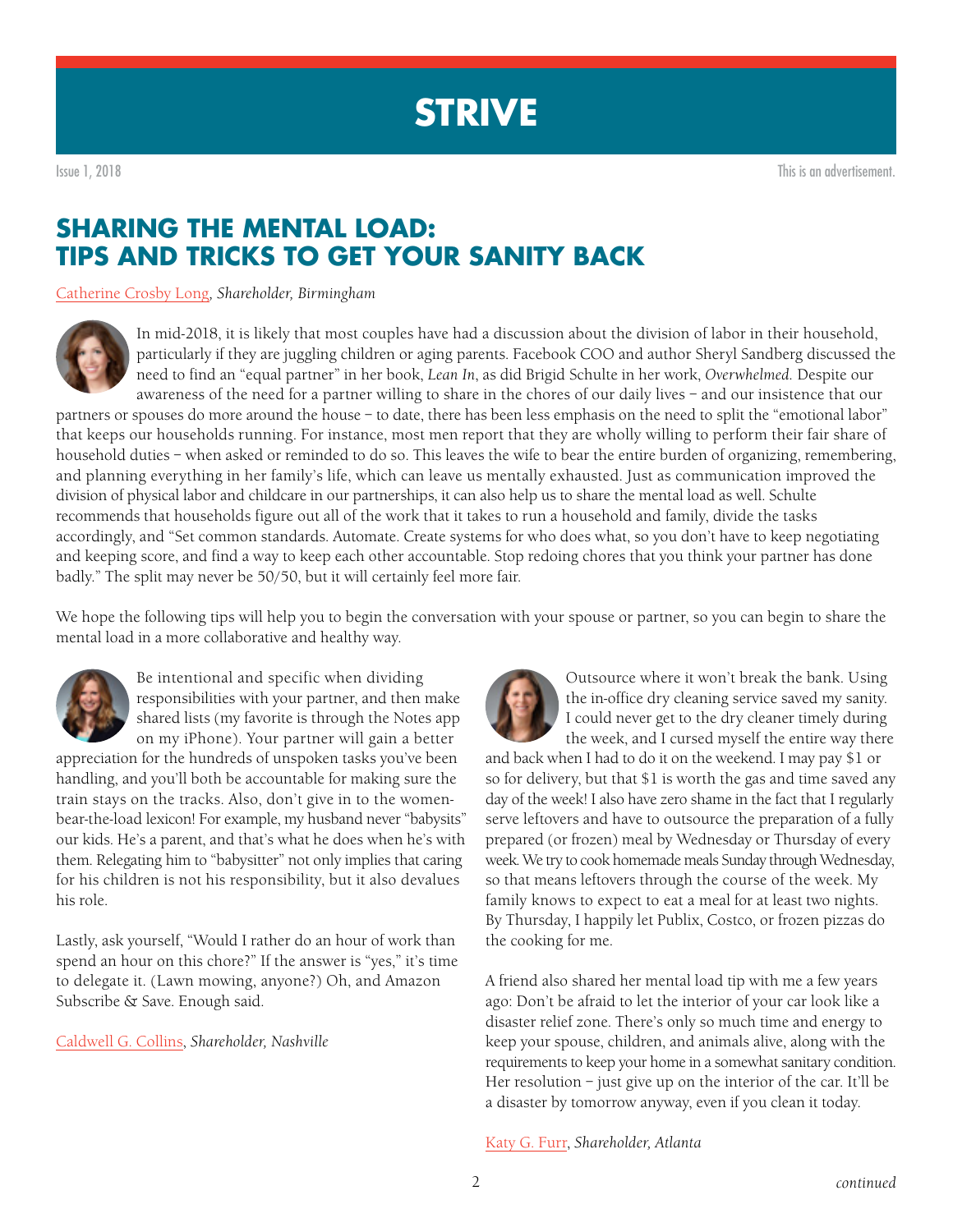### **SHARING THE MENTAL LOAD,** *continued*

Order Blue Apron every few weeks – it adds interest and variety to your family's dinner options. Send your Honey-Do lists to their work email address and your loving partner will see it. Identify

all likely conferences at the start of the year and then line up grandparent visits and family vacations to coincide. Identify non-major school holidays, and coordinate childcare with other working parents – a half day is better than no day. Finally, you know what needs to be done and what you can live without. In our family, keeping a tidy and clutter-free home is important to our mental well-being. On the other hand, when we have a busy week at work, we'll do a week of sandwiches for dinner with ease. I've always taken comfort from author J.K. Rowling's experience: "People very often say to me, 'How did you do it? How did you raise a baby and write a book?' And the answer is – I didn't do housework for four years. I am not superwoman. And, um, living in squalor, that was the answer."

### [Kavita Goswamy Shelat](https://www.bakerdonelson.com/Kavita-Goswamy-Shelat), *Associate, Memphis*



My best tip is to utilize a grocery service. ClickList at Kroger has been a lifesaver since I had my daughter. When I was on maternity leave, my nanny could pick up our groceries for us and put

everything away before the kids woke up from their naps. Now my husband and I are able to schedule delivery when it is convenient, and we don't have to worry about dragging two kids to the store on Saturday morning. I think it helps us be more cognizant of how much we're spending, too, because with every click to our cart, we see the price increase.

Food delivery apps like BiteSquad.com have revolutionized my family's life when it's a hectic night. You can put an order in at any time during the day and pick the time you want it delivered, and voila! Dinner's served! After you use it once, it saves your address and credit card information, so you don't have to do anything but pick your food selections and click "order."

[Kacie McRee,](https://www.bakerdonelson.com/Kacie-McRee) *Shareholder, Knoxville* 



Prayer! In addition to that, my tips are weekly meetings on Sunday nights to highlight important events; a whiteboard calendar in the kitchen so everybody sees travel dates, upcoming games,

doctor appointments, etc.; and a grocery delivery service (amazing!).

### [Jodi D. Taylor,](https://www.bakerdonelson.com/Jodi-D-Taylor) *Shareholder, Atlanta*



My husband has agreed to do the household chore I hate the most, and I have agreed to do the one that he hates the most (they're not the same chore, fortunately). We are both saved from doing one

thing we would really like to avoid, and we feel extra grateful to each other for doing it. It doesn't reduce the load, but it makes it slightly less miserable!

### [Ashley Thompson,](https://www.bakerdonelson.com/Ashley-S-Thompson) *Associate, Atlanta*



Buy a house as close to work as possible – no one has time for a long commute plus kids. Hire a housekeeper to come multiple times per week with laundry duties – the money you spend is WELL

worth your sanity. Have a nanny (even if only for after school) who has authority to make decisions and has contacts with everyone else in your life (housekeeper, grandparents, etc.) so they can function without running everything through you. Use dinner delivery services like ["Katie's Plates](https://www.katiesplates.com/)," which has locations in several cities. I use them frequently, especially when I travel. They deliver hot, healthy, pre-cooked meals. Finally, Amazon Prime – love it, live it, it is my right-hand man.

### [Sara M. Turner](https://www.bakerdonelson.com/Sara-Turner), *Shareholder, Birmingham*



My best tip is to think broader. Don't just share your mental load with your husband; share it with every caregiver. Put your babysitter to work helping you run your household, and give your older kids

responsibilities beyond just getting ready in the morning. Use a shared Google calendar to include appointments and reminders – this may have saved my sanity. Final tip: laundry service. #promove

[Sarah-Nell H. Walsh,](https://www.bakerdonelson.com/Sarah-Nell-H-Walsh) *Shareholder, Atlanta*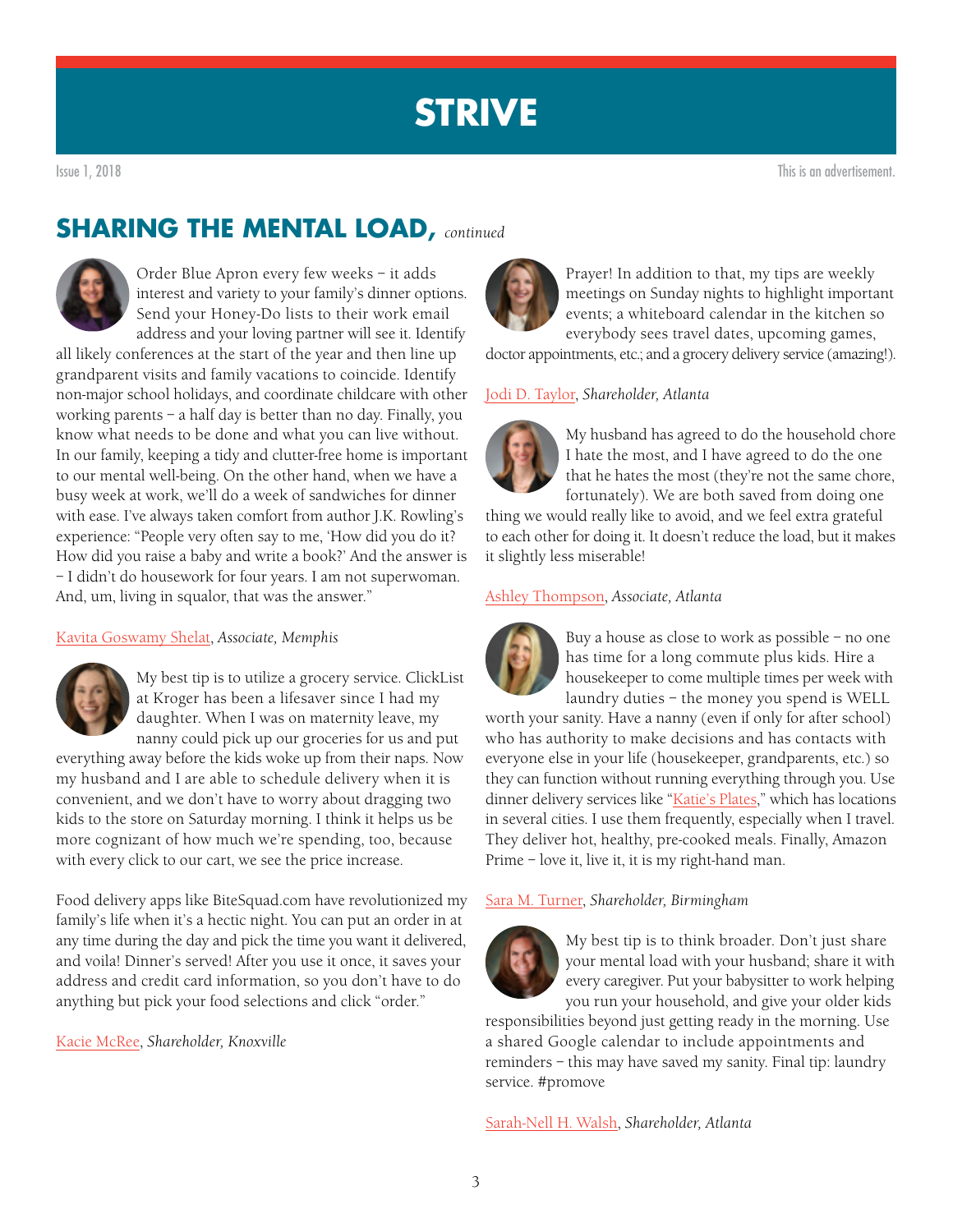<span id="page-3-0"></span>Issue 1, 2018 This is an advertisement.

## **INTERVIEW WITH CAROL OWEN, CHIEF COUNSEL FOR REVENUE PAYMENT INTEGRITY, TEAMHEALTH**

Interviewed by [Caldwell G. Collins](https://www.bakerdonelson.com/Caldwell-G-Collins), 615.726.5762, [cacollins@bakerdonelson.com](mailto:cacollins%40bakerdonelson.com?subject=)



### **TELL US ABOUT SOME OF THE LEADERSHIP POSITIONS YOU HELD IN YOUR CAREER AND HOW YOU ACHIEVED THOSE POSITIONS.**

Prior to law school, I had an academic career. At the time I applied to law school, I was chair of a two-year college department including English, journalism, theater, French, and German. During and after law school, I was vice president and then president of Telluride Association, a non-profit organization focused on advancing the principles of democratic government and public service through educational opportunities. Keys to achieving these positions were commitment to the institutions' missions; a broad educational background and wide-ranging interests; hard work; luck; and being in the right place at the right time.

### **WHAT ARE THE CHALLENGES OF BEING A WOMAN IN A SENIOR IN-HOUSE COUNSEL POSITION?**

Key challenges include bringing excellence to the job every day, learning a new skill set while thinking strategically, and developing internal and external relationships that help me advance the company's goals. TeamHealth is committed to diversity, including the advancement of qualified women, so it is a great working environment for men and women. I don't see particular challenges that arise because I am a woman, particularly compared to some of the overt sexism that sometimes manifested itself in traditional law practice.

For example, I have on many occasions been stopped by courthouse security in cities and towns where I don't practice regularly and told, "This is the attorney's-only line" and then required to show my bar card to prove I was an attorney, not a court reporter. Meanwhile, my male law partners sailed right through, even though they too were unknown personally by the security personnel. I was once told by a judge to "be sweet" and "simmer down," while in court representing a large banking client in a commercial dispute. The same judge had to be told repeatedly during the same status conference that I represented the bank, not the plaintiffs – something that seemed quite puzzling to him. While I try to be inspired to excellence by

these events, not demoralized by them, they are nonetheless unfortunate reflections of a society in which sexism still flourishes, despite the many advances made in recent decades.

### **HOW DO YOU PUT TOGETHER YOUR IDEAL LEGAL TEAM? DOES DIVERSITY PLAY A ROLE?**

Putting together legal teams is at the heart of what I do as Chief Counsel for Revenue Payment Integrity. I manage complex litigation across the country, with the goal of recovering tens of millions of dollars in non-payments or underpayments. I have engaged counsel for more than a dozen such cases in the past three months. I only hire lawyers who are highly disciplined and highly ethical; who are hard-working and committed to excellence; who play to win; who have a sense of humor; and who enjoy their work. I prefer to hire lawyers with subject matter expertise, though that is not always possible. I like to know the partners in charge of the cases have a deep bench, can delegate effectively, and respect the junior partners, associates, and paralegals who are on their teams. Of the seven legal teams I have hired to do TeamHealth litigation, four have women in first-chair roles, and there are African-American and Indian-American female lawyers in key positions.

### **ARE THERE ANY REAL "DON'TS" WHEN IT COMES TO WORKING YOUR WAY UP THE CORPORATE OR PROFESSIONAL LADDER?**

I think of life in terms of what you should do rather than what you should not do, but here are a few tips:

**•** Don't get discouraged if you don't see a mentor who looks like you. When I began my practice, there were no women in powerful positions to be my mentor, which shows you how far we've come. I was very fortunate to have men who sponsored me and believed in my abilities. I credit those men for being supportive and inspirational, which affords me the opportunity to mentor junior women now.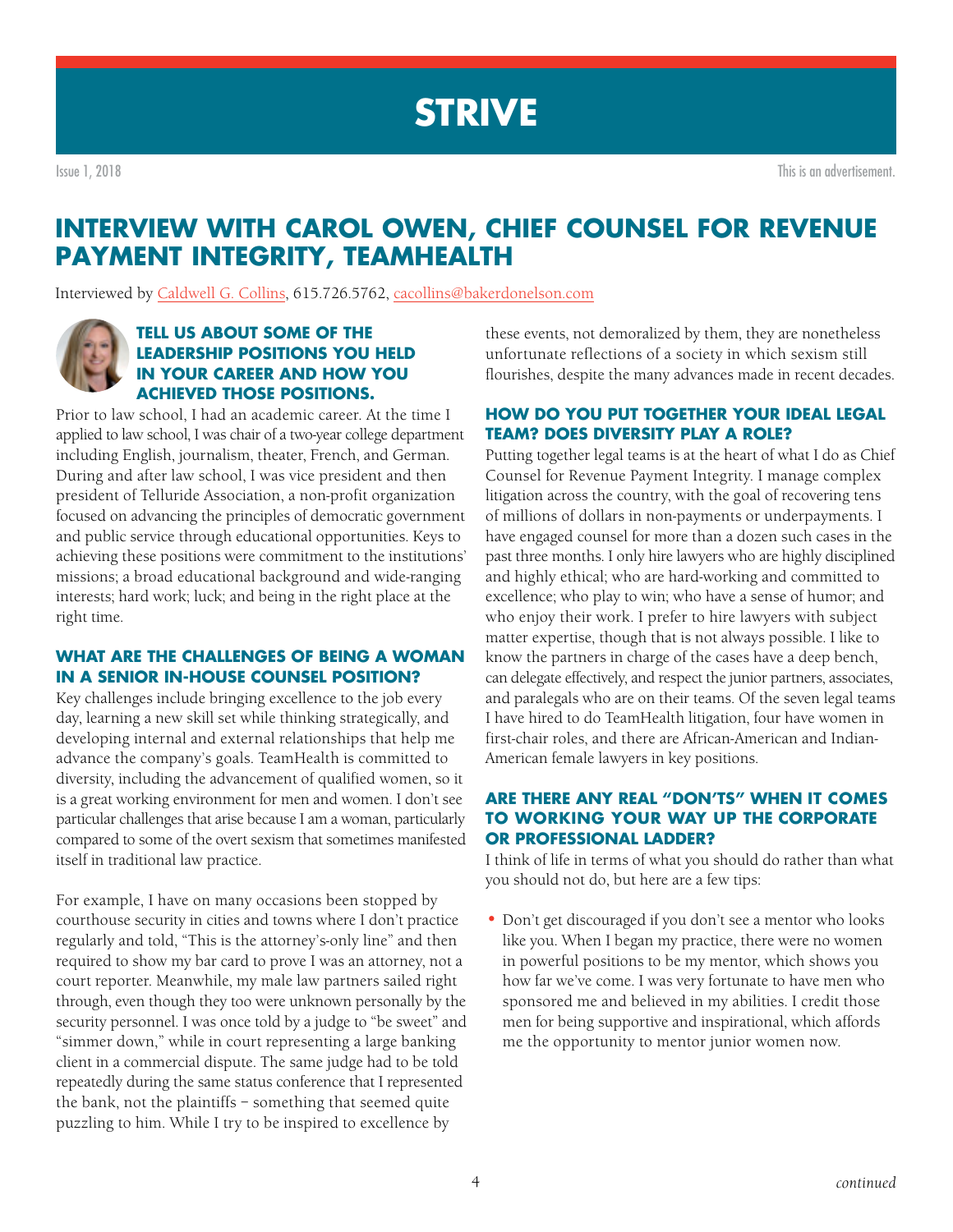

Issue 1, 2018 This is an advertisement.

## **INTERVIEW WITH CAROL OWEN,** *continued*

- Don't underestimate the importance of hard work and investment in relationships early in your career. The seeds you plant as a young professional are essential for a strong business practice 20 years down the road.
- Don't be passive in seeking mentorship. Successful practitioners are extremely busy, but you will find that they are eager to invest their time in the next generation. Ask someone to lunch; seek their feedback on a course of action; knock on their door when you need advice.
- Don't ignore guidance from someone in a senior position. The advice might seem trivial or you might disagree with it, but it will help you learn what is important to your superior.

### **WHAT ARE THE TOP THREE PIECES OF ADVICE YOU WOULD GIVE TO AN ASPIRING FEMALE PROFESSIONAL?**

- **1.** Work really hard.
- **2.** Take the long view.
- **3.** Develop relationships with mentors who believe in you, are enthusiastic about you, and will share their honest opinions with you.

### **WHO IS SOMEONE WHOM YOU PARTICULARLY ADMIRE OR WHO HAS HAD A SIGNIFICANT IMPACT ON YOUR CAREER AND WHY?**

I admire my long-time mentor and friend Judge Robert L. Echols, who was Chief Judge of the U.S. District Court for the Middle District of Tennessee when I clerked for him. Shortly before I started a summer internship with him, I called his assistant to ask what time I should arrive each day. She said, "There really isn't any set time." I asked, "Well, what time does the Judge come in?" She said, "No one really knows." I assumed she meant that, what with the life tenure and guaranteed salary, he just came in whenever he liked. Actually, she meant that no one knew because no one in the chambers arrived before the Judge came in – which turned out to be about 7 a.m. every day. The Judge always set an example of working hard to "keep

the wheels of justice turning in the Middle District." He was inevitably fair, compassionate, and thoughtful. He gave his clerks great responsibility for addressing questions of civil law, but he always did the criminal work himself, because he did not want to delegate such a grave responsibility to others. When Judge Echols sentenced people to federal prison (as I often saw him do), he never did so with a tone that was condescending or condemning; rather, he always took time to give them a talk about hope, self-improvement, and turning their lives around through education. He held devout religious views, but never imposed them on anyone in his courtroom or chambers. He always sought fairness and justice, and he expected excellence of the lawyers practicing in front of him. He occasionally shared stories of his own clerkship days with Judge Marion Speed Boyd, who had been appointed by President Roosevelt and confirmed in 1940. Judge Echols was a law clerk in Memphis when the Civil Rights Act of 1964 had just been passed, and there was no precedent to guide the Court. Those clearly were interesting times.

Judge Echols generally had one male clerk and one female clerk, both of whom he held to rigorous standards of excellence, and he generally wanted his clerks to be at different points along the political spectrum, so there would always be diversity of viewpoints in chambers. When I entered private practice, the Judge continued to be my mentor; he appointed me to interesting cases, and he was a font of career advice. While I admire him for always taking his responsibilities seriously, I also admire him for the moments of humor that occasionally resulted. For example, I worked with him over a four-year period on the notorious Deja Vu case (as an intern and a law clerk), which raised a First Amendment challenge to the new Tennessee law requiring exotic dancers to wear latex pasties and a G-string instead of dancing totally nude. The plaintiffs (including Deja Vu and the Diamonds and Lace Showbar) brought in a professor who purported to be an expert in "interpretive dance." The expert opined that the requirement of wearing pasties and a G-string eviscerated the message the dancers sought to convey. As the Judge remarked: "Carol, it just goes to show – you can find an expert in anything."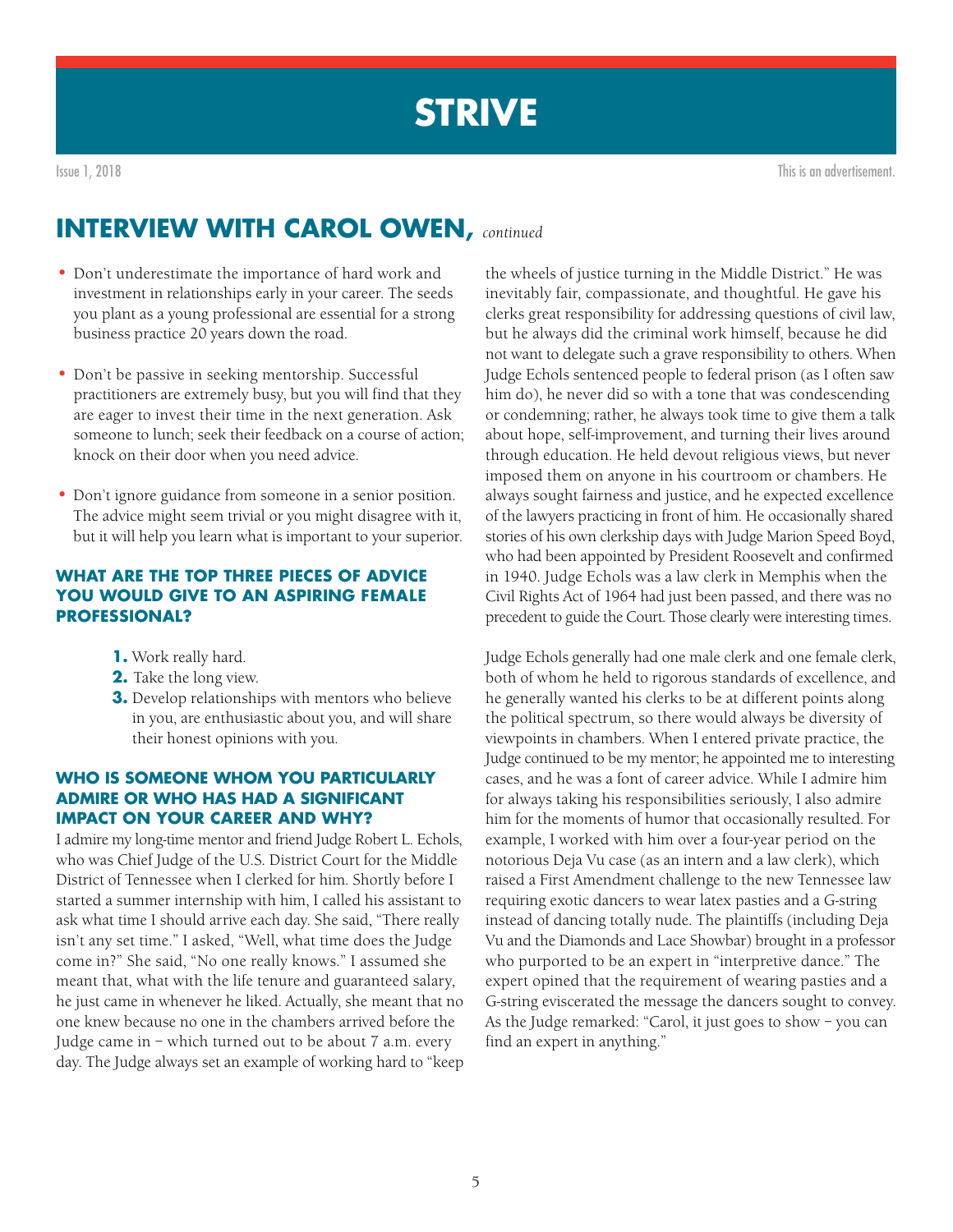## <span id="page-5-0"></span>**BACK TO BASICS: CRAFTING A BUSINESS DEVELOPMENT PLAN THAT WORKS FOR YOU**

*Editor's Note: Our ongoing "Back to Basics" column will focus on simple business development and marketing tips for women. Steve's thoughts on creating a business development plan are invaluable and proven by his success in developing new business. –* [Steven F. Griffith, Jr.](https://www.bakerdonelson.com/Steve-F-Griffith-Jr), 504.566.5225, [sgriffith@bakerdonelson.com](mailto:mailto:sgriffith%40bakerdonelson.com?subject=)



In my experience, the number one factor in professional success lies in the ability to become self-sufficient by generating your own work. Often, that involves the creation of a comprehensive business development plan that keeps your goals visible and helps you stay on track. Here are my basic rules for creating a business development plan that actually leads to results:

**Plans should be in writing.** I use post-it notes to manage "to-do" lists that keep me accountable.

**Plans should be specific.** Include key items that you will work on in the coming year.

**Goals should be realistic.** Attainability is a factor, and reaching goals keeps you motivated.

**Self-awareness is a key component.** Know what your own strengths and weaknesses are and how best you can capitalize on them.

**There is no one "form" plan.** Your plan should be a recognition of what works for you. Plans that are styled exactly like one created by someone else likely won't work.

**Plans are fluid.** If you create a plan and fail to ever review, revise, or refer back to it, you'll accomplish very little. For example, if a target company is acquired, your steps to getting that company's business should also change.

**Revise your plan annually.** But, understand that revisions will continue throughout the year.

**Style your plan organically.** Use the business development process to craft your plan as you move through the following sections: **1)** existing clients, **2)** new clients, **3)** client visits, **4)** personal productivity goals, and **5)** civic activities.

**Client visits are key.** Visits are the most important way to build relationships and generate new work. Often, you leave meetings with a better understanding of at least two or three additional client needs.

**Personal productivity matters.** Clients want hard workers. Your productivity speaks to revenue, but is also a place to note your commitment to the number of hours that you will spend to client development.

**Civic activities raise your profile.** Volunteering on nonprofit boards and membership in civic clubs and organizations help other leaders know what you do – and can lead to additional business development opportunities. Be intentional with your community outreach goals.

**Set goals for existing clients.** You have built-in credibility with existing clients. Ask your client what their total legal spend is each year. What is our portion of that spend? What types of work should we be doing for them? What are the very next steps to get that work?

**Include specific credentialing goals.** Everyone should have an elevator speech, but what will that speech include in ten years? What do you specifically need to do to get there? Identify the publication, the deadline to write the article, and its focus to keep yourself moving forward.

Although business development plans are personal, there is value in sharing them. Find a trusted sponsor or mentor that will review your plan with you and provide meaningful feedback. Then, use your plan as a roadmap from where you are in your business to where you want to be.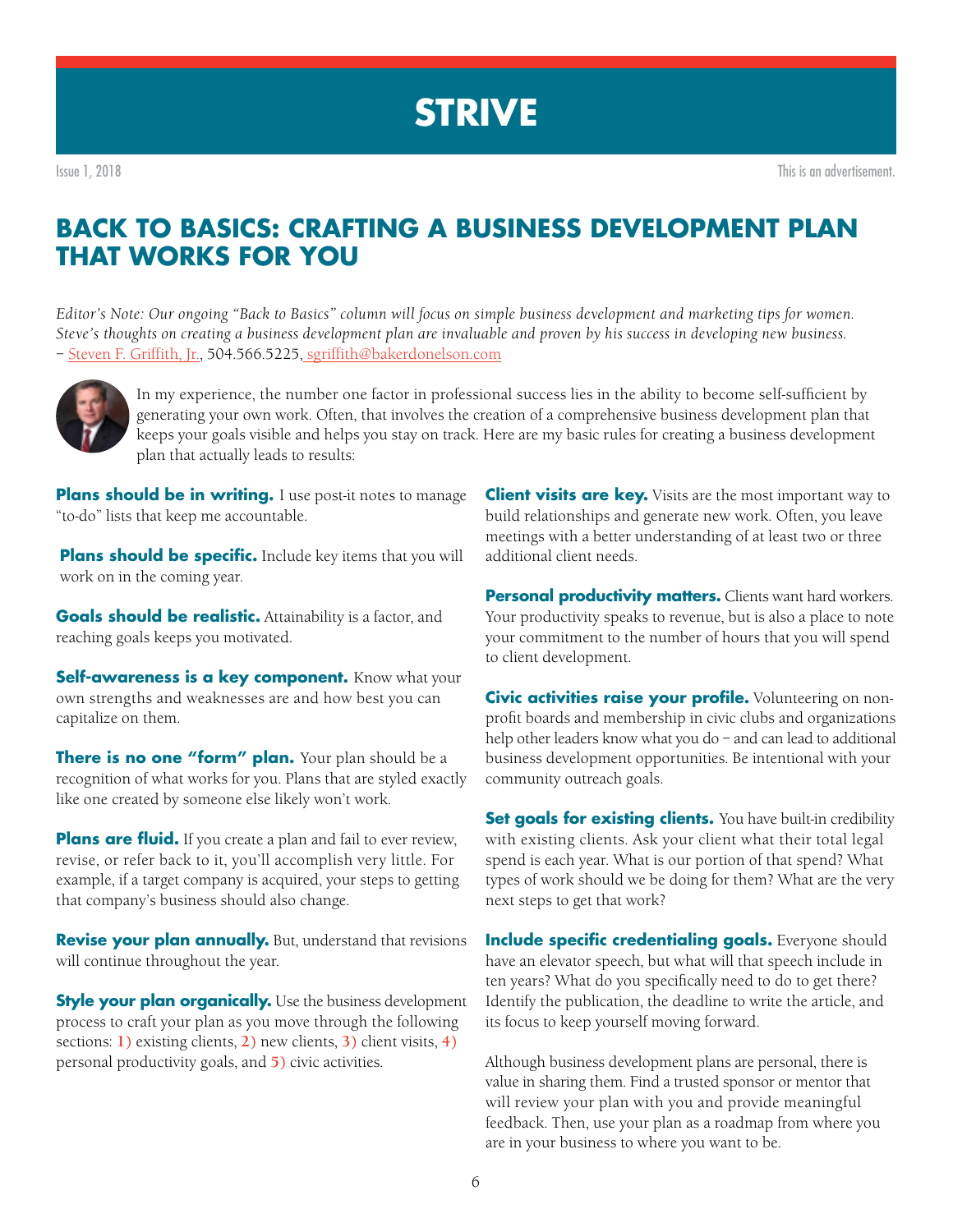<span id="page-6-0"></span>Issue 1, 2018 This is an advertisement.

## **BAKER'S DOZEN – 13 TIPS TO MAKE YOUR NEXT FLORIDA GETAWAY GREAT**

As the temperature rises and the days get longer, our thoughts turn to planning vacations to the Sunshine State. The women of Baker Donelson's Fort Lauderdale, Orlando, and Tallahassee offices provided their tips to help you travel like a pro.

- **1.** [Wakulla Springs State Park](https://www.floridastateparks.org/park/Wakulla-Springs) near Tallahassee. Take a glass-bottomed boat tour in crystal clear water to see manatees and wildlife close-up and play in swimming area. It's not just for nature-enthusiasts.
- **2.** Shopping in Orlando and Fort Lauderdale. If you enjoy discount shopping, the outlet malls in these cities are heaven. The malls are crowded during the middle of the day on the weekends and during the holiday shopping season
- **3.** Tampa. Hotels outside of the downtown area are relatively quiet after business hours. I recommend the South Tampa area, or to stay at a property on one of the beaches. Note that there are not many areas around there that are "walkable" from a hotel.
	- [Marisa Dorough,](https://www.bakerdonelson.com/marisa-rosen-dorough) *Associate, Orlando*
- **4.** [Park Avenue in Winter Park \(](https://winterpark.org/park-avenue)just north of Orlando). The brick-lined street that begins at the entrance to [Rollins](http://www.rollins.edu/)  [College](http://www.rollins.edu/) is full of charm – an art museum, a train station, a park, great shopping, and one of my favorite restaurants, [Bosphorous Turkish Cuisine.](https://www.bosphorousrestaurant.com/) The [Winter Park Scenic Boat](http://www.scenicboattours.com/)  [Tour](http://www.scenicboattours.com/) leaves every hour and is a fun way to see the waterfront homes and hear a little bit of local history (Winter Park was once home to Rollins grad, Mr. Rogers). Visit the [Louis Comfort Tiffany](http://www.morsemuseum.org/) stained glass museum to see all their beautiful works. On Saturdays, there is a popular farmer's market and twice yearly the wonderful [Winter](http://wpsaf.org)  [Park Sidewalk Art Festival.](http://wpsaf.org) The [SunRail,](http://sunrail.com/) the light rail system, goes through this area and can take you to our office in downtown.
- **5.** The best way to cool off on a hot day in Orlando is with [Jeremiah's Italian Ice](https://jeremiahsice.com/). It is a refreshing and delicious creamy or fruity treat (depending on your flavor) with the option to layer in frozen yogurt (a combo referred to as a "gelati"). My order is the same every time: all ice, half cookies and cream, and half "Scoop Froggy Frog" (Jeremiah's-speak for mint chocolate chip). – [Michelle Zaltsberg](https://www.bakerdonelson.com/Michelle-F-Zaltsberg), *Associate, Orlando*
- **6.** Visiting during stone crab season (October 15 May 15), but don't want to wait for a table at Joe's? Check out [Joe's](https://www.joesstonecrab.com/joes-take-away)  [Take Away](https://www.joesstonecrab.com/joes-take-away) next door, grab your claws to go, and head a block south to [South Pointe Park](http://www.miamiandbeaches.com/beach/miami-beach-south-pointe-park/110482) and set up a picnic overlooking the water. In addition to grabbing some side dishes to share, don't forget to load up on wet-wipes, little forks, and bibs – stone crabs are delicious, but quite messy!
- **7.** Architecture fan? Check out the guide-led and self-guided Art Deco Walking Tours from the [Miami Design](http://www.mdpl.org/tours/guided-walking-tours/)  [Preservation League](http://www.mdpl.org/tours/guided-walking-tours/) (MDPL), which will guide you around South Beach's famous Art Deco buildings. Pick up info at their welcome center at 10th Street and Ocean Drive. If you're big on true crime, the MDPL also offers a "South Beach Scandals" walking tour the second Saturday of the month.
- **8.** Hit up the bar that was voted #18 out of the 50 Best Bars in the World – [The Broken Shaker](https://freehandhotels.com/miami/broken-shaker/), located in the Freehand Hotel on Miami Beach. Indulge in a hand-crafted cocktail, the punch of the day, or ask the bartender to create something to suit your taste preferences. Pro tip: call to reserve a table in advance. The restaurant onsite, 27, is also a great choice for dinner or brunch.
- **9.** Check out graffiti and art by artists both local and international in Wynwood. You could easily spend a day wandering the [Wynwood Walls](http://www.thewynwoodwalls.com/) and the galleries located within. Stroll up NW 2nd Avenue and check out the boutiques and galleries along the way. Grab a meal, snack, or juice at Coyo Taco, Wynwood Kitchen + Bar, Alter, Kyu, The Salty Donut, Dr. Smood, JugoFresh, or a host of other options, and drinks at Brick House, Gramps, Wood Tavern, or anywhere in between.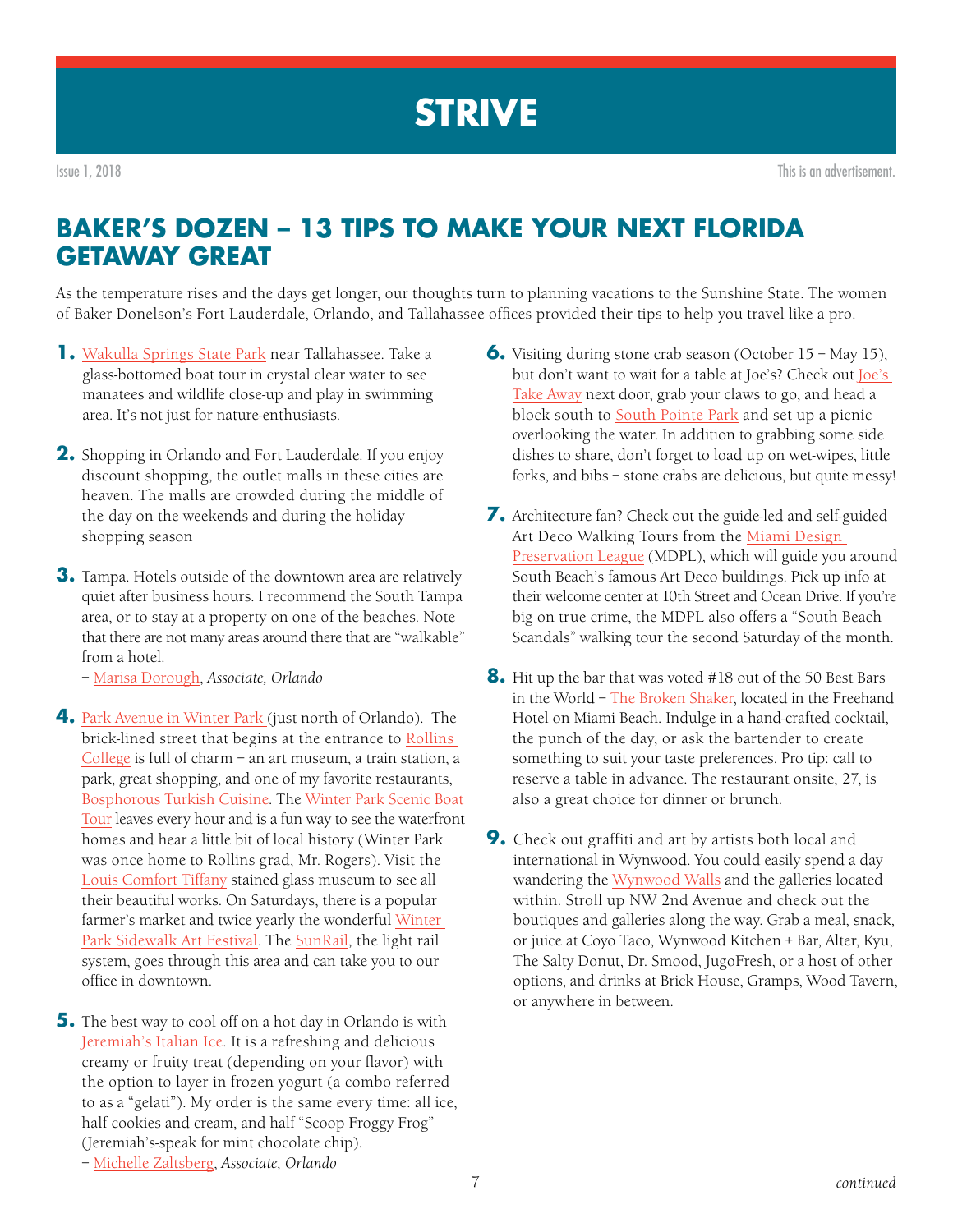<span id="page-7-0"></span>Issue 1, 2018 This is an advertisement.

### **BAKER'S DOZEN,** *continued*

- **10.** Don't be scammed into a "Happy Hour" special at any establishment along Ocean Drive – you'll walk away \$50 poorer and with a massive sugar-induced headache. If people-watching on Ocean Drive is what you're in the mood for, grab breakfast or brunch at [News Café](http://www.newscafe.com/) or [Front Porch Café](http://www.frontporchoceandrive.com/), or a drink at the [Clevelander.](https://www.clevelander.com/clevelander-dining-options.htm) There are great spots for people watching at any establishment along Lincoln Road and Espanola Way as well.
- **11.** For a night out without the lines, velvet ropes, and "lists," check out [Rec Room](https://winterhavenhotelsobe.com/locations/the-regent-cocktail-club/) at the Regent, [Basement](https://www.editionhotels.com/miami-beach/basement/) at the Edition, [Sweet Liberty](https://mysweetliberty.com/?utm_source=local&utm_medium=organic&utm_campaign=gmb) (all on Miami Beach), or [Ball & Chain](https://ballandchainmiami.com/) (on Calle Ocho in Little Havana). Basement also has a small bowling alley and an ice skating rink. Sweet Liberty has the best non-frozen pina colada ever. Ball & Chain is a revitalized 1950s Latin-music venue, which often has live music in their outdoor, pineapple-topped bandshell.
- **12.** There's more to Miami than South Beach. Check out the recently-revitalized [Coconut Grove](https://www.coconutgrove.com/), the always-interesting [Little Havana](http://www.miamiandbeaches.com/places-to-see/little-havana), and the luxe shopping and interesting

public art of the [Design District.](https://www.miamidesigndistrict.net/) And forget the car because parking, especially around South Beach, is scarce and expensive. Uber and Lyft are a Miami visitor's best friends.

– [Eve Cann,](https://www.bakerdonelson.com/Eve-A-Cann) *Shareholder, Fort Lauderdale*

**13.** We are so blessed to live so close to the beautiful beaches on the Florida Panhandle. My favorite beach is [Rosemary](https://www.visitsouthwalton.com/beaches/rosemary-beach)  [Beach](https://www.visitsouthwalton.com/beaches/rosemary-beach) on 30A. The beach is beautiful and there are fun clothing and home boutiques and restaurants contained in a walkable area. [The Pearl](http://www.thepearlrb.com/) is a small gem of a hotel right in the center of Rosemary Beach. As Rosemary's popularity continues to rise along with the crowds, we also enjoy visiting Carillon Beach and Panama City Beach near St. Andrews State Park, which is quiet and beautiful. If you're looking for a destination this fall, late September and early October are wonderful times to visit the Panhandle, because the summer crowds are gone and the weather is still warm enough for swimming. – [Dena Sokolow,](https://www.bakerdonelson.com/dena-h-sokolow) *Shareholder, Tallahassee*

## **20 QUESTIONS WITH MICHELLE ZALTSBERG**

By [Michelle F. Zaltsberg](https://www.bakerdonelson.com/Michelle-F-Zaltsberg), 407.367.5433, [mzaltsberg@bakerdonelson.com](mailto:mzaltsberg%40bakerdonelson.com?subject=)

Our Women's Initiative Orlando Office Leader, Michelle Zaltsberg, answered 20 questions that make us want to grab a box of brownie mix and head to her house for dinner and bingewatching her favorite shows.

- **1. If you weren't a lawyer, what would you be?**  A cookbook editor
- **2. What are the three qualities that got you where you are today?** Intelligence, curiosity, and fear of failure (but it didn't hurt that I come from a family of lawyers and court reporters)
- **3**. **What was the moment you felt you made it?**  Paying off my student loans!
- **4. What change would you like to see in the legal industry?**

More gender equality in the upper ranks



- **5. How did you make your first dollar?** As a hostess at the Bimini Bay Café at SeaWorld Orlando at age 15
- **6**. **What was the last thing you binge-watched?**  *The Crown* and currently in season five of *The Americans*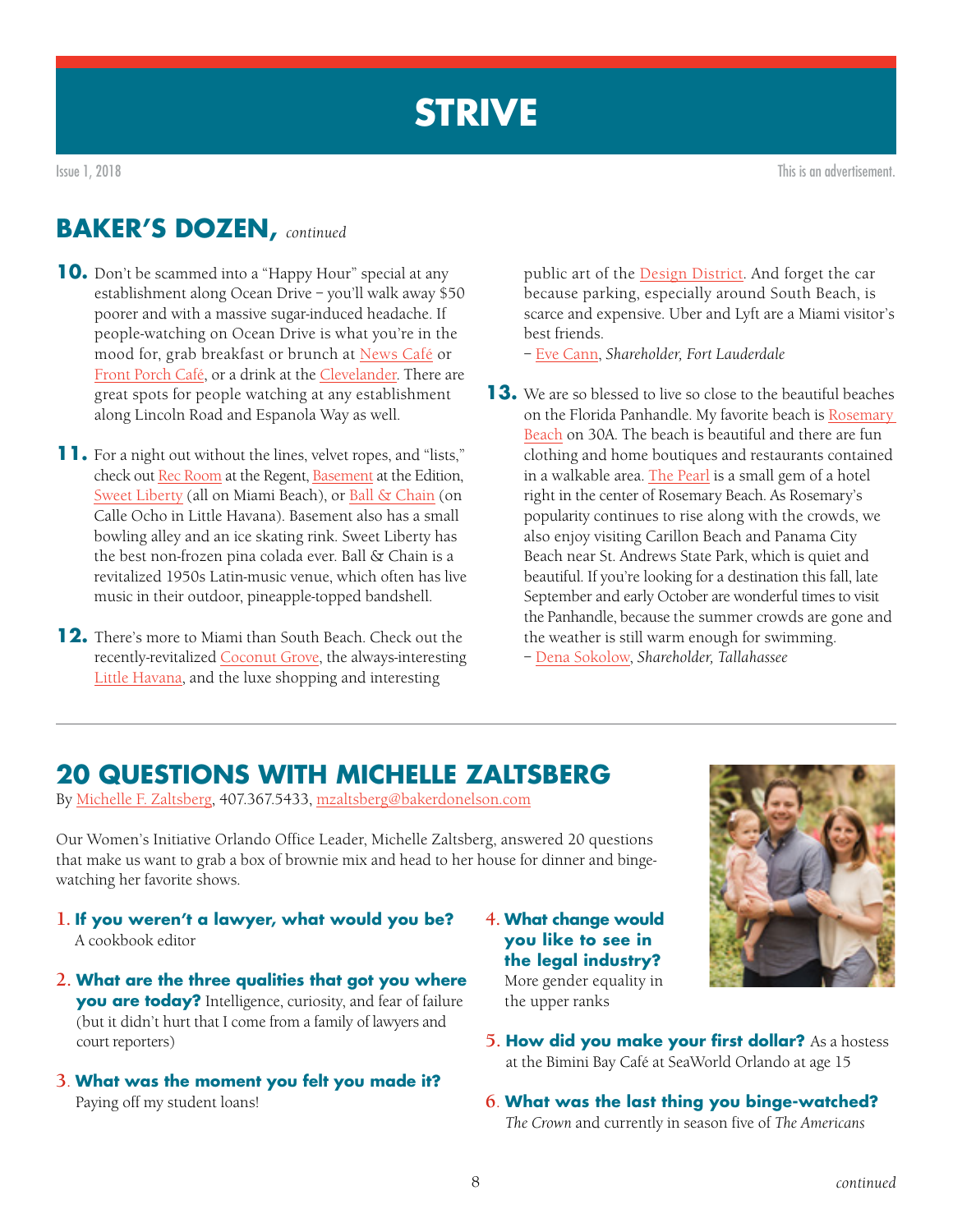Issue 1, 2018 This is an advertisement.

## **20 QUESTIONS,** *continued*

- **7. What book left a lasting impression on you?** I loved *Unbroken* by Laura Hillenbrand
- **8. What movie has the greatest ending?** My favorite movie, *You've Got Mail*
- **9. What food are you not ashamed to admit you love?** Wise brand Cheese Doodles, which I seldom allow myself to eat, because once I start, I cannot stop
- **10. If you could live abroad, where would it be?** Paris
- **11. What is one thing you're exceptionally good at?** Carving a roast chicken
- **12. What is one thing you're epically bad at?** Singing. I couldn't carry a tune in a bucket
- **13. What superhero power would you want to have?** Stopping time
- **14. What is something that's better in theory than in practice?** Made from scratch brownies - nothing beats the box
- **15. What store can you not leave without buying something?** Target is the obvious, but very true, answer
- **16. How do you clear your mind after a bad day?** Hanging out with my 2-year-old daughter
- **17. If you could compete in an Olympic sport, what would it be?** Figure skating
- **18. What are three qualities you thought you wanted in a partner?** Intelligence, a sense of humor, and ambition
- **19. What are three qualities you now know matter?** Kindness, patience, and intellectual curiosity
- **20. What relationship advice would you give to your younger self?** Spend more time having fun with your girlfriends and less time worrying about relationships

## **CONNECT WITH THE WOMEN'S INITIATIVE ON SOCIAL MEDIA**







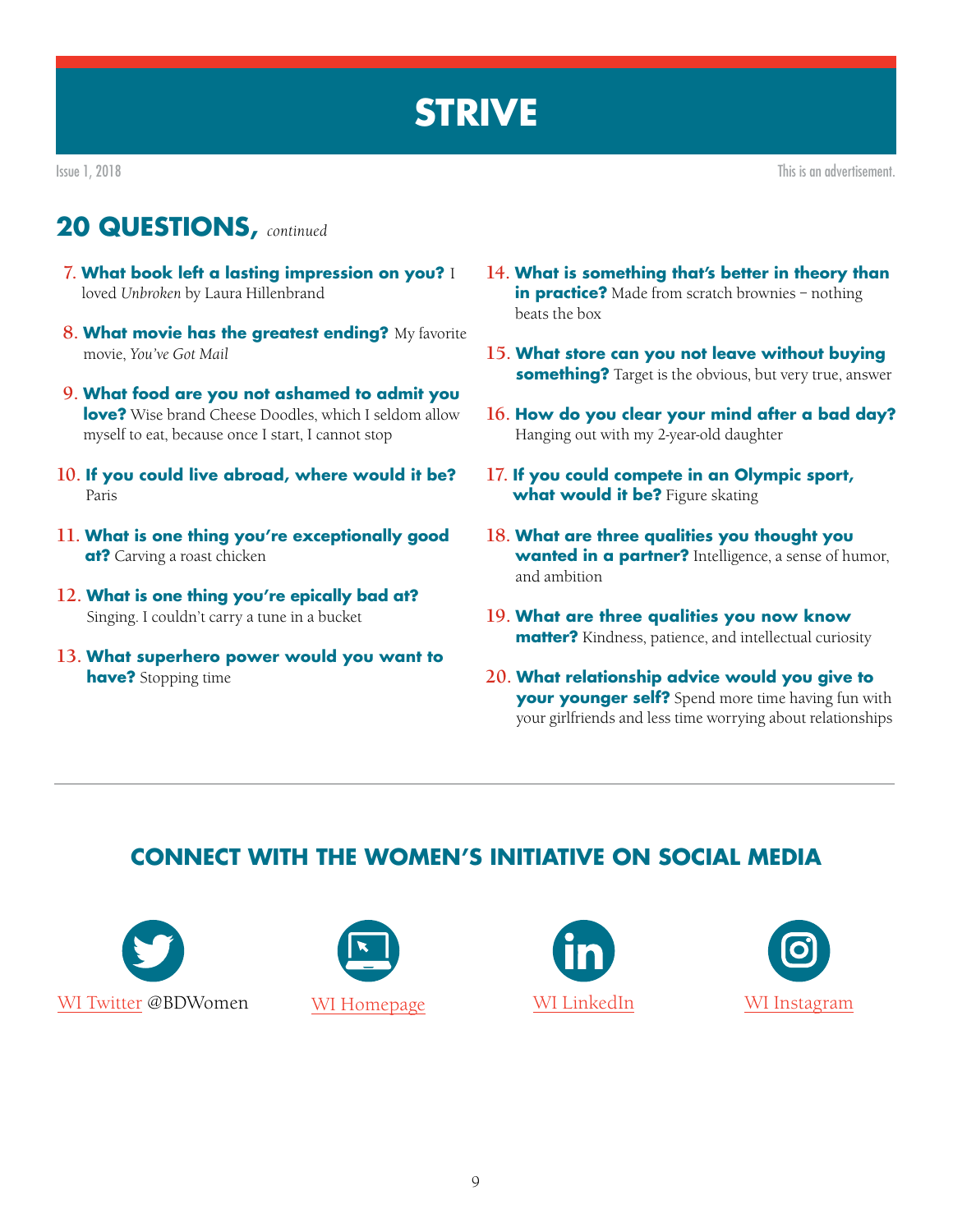<span id="page-9-0"></span>Issue 1, 2018 This is an advertisement.

## **OFFICE UPDATES**



The Chattanooga Women's Initiative hosted its annual Sip & Shop in November. Clients and guests were invited for an evening of networking and shopping for unique items to get a head start on their holiday gift-giving.



*Elizabeth Liner and Natalie Maples*



*Natalie Maples*

Kudos to Baton Rouge attorneys [Elizabeth Liner,](https://www.bakerdonelson.com/elizabeth-liner) [Natalie K.](https://www.bakerdonelson.com/natalie-k-maples)  [Maples](https://www.bakerdonelson.com/natalie-k-maples), [Felicia Morris,](https://www.bakerdonelson.com/felicia-morris) [Layna Cook Rush](https://www.bakerdonelson.com/Layna-S-Cook), and [Amanda Spain](https://www.bakerdonelson.com/amanda-spain-wells)  [Wells](https://www.bakerdonelson.com/amanda-spain-wells) who completed the Louisiana Marathon races on January 13 – 14. Natalie kicked off the events with a 5K, while Beth and Felicia completed the 10K. Layna and Amanda finished the half marathon, and Natalie wrapped up the weekend by completing her second full marathon.

## **NEW FEMALE FACES**

Baker Donelson is proud to announce the addition of the women attorneys and advisors featured below to our team.



[Melissa Vest](https://www.bakerdonelson.com/melissa-vest) *Advocacy*



[Ashleigh Smaha](https://www.bakerdonelson.com/ashleigh-smaha) *Health Law*



[Bronte Prins](https://www.bakerdonelson.com/bronte-g-prins) *Real Estate*

HOUSTON MACON NASHVILLE WASHINGTON, D.C.



[Jean Dober](https://www.bakerdonelson.com/jean-dober) *Corporate Restructuring and Bankruptcy*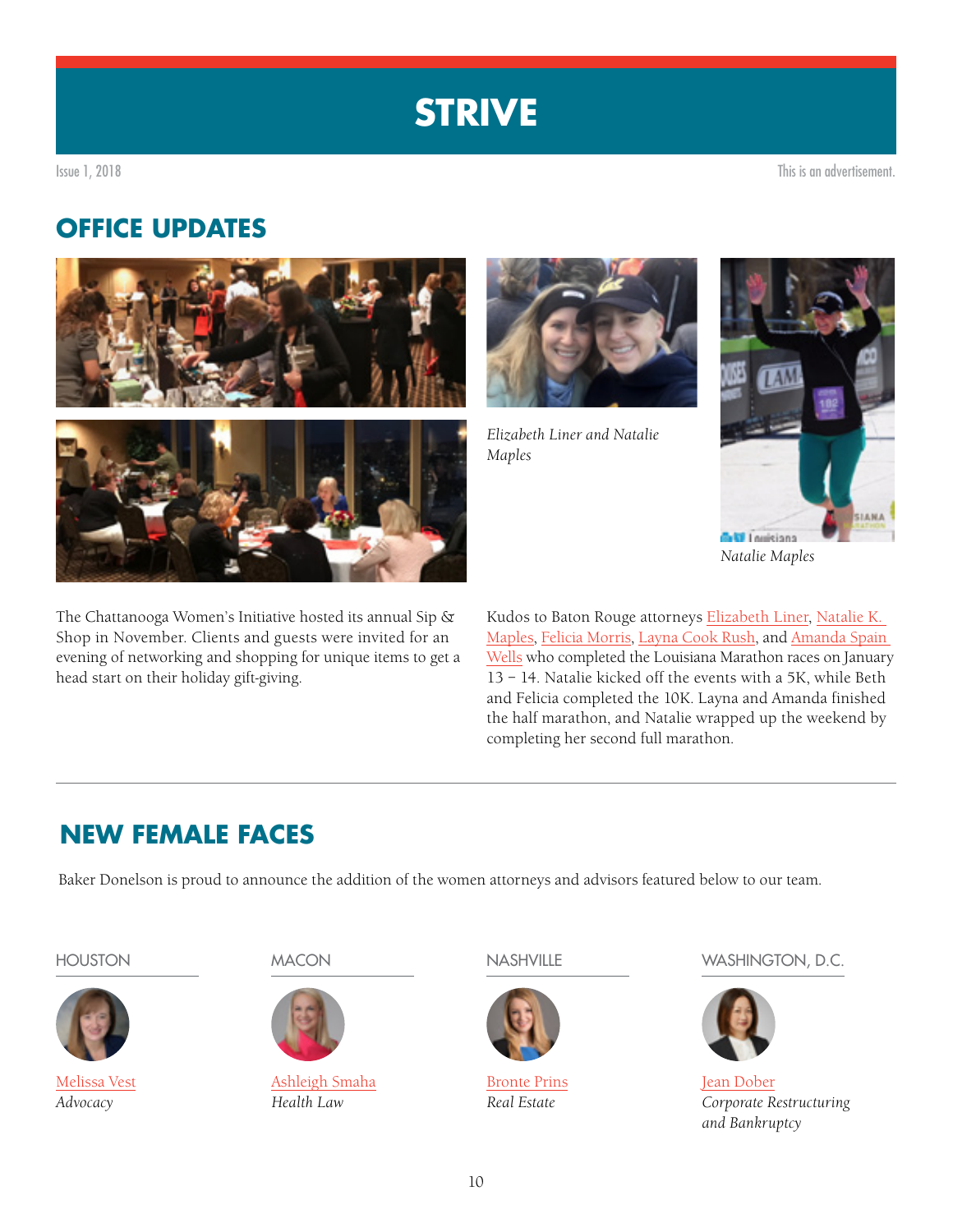<span id="page-10-0"></span>

## **BAKER DONELSON WOMEN IN THE NEWS**



*Christy Crider and Ben Adams*

[Christy Tosh Crider](https://www.bakerdonelson.com/Christy-T-Crider) Recognized with [Great Place to Work®](https://www.bakerdonelson.com/baker-donelsons-christy-tosh-crider-recognized-with-great-place-to-work-for-all-leadership-award)  [For All™ Leadership Award](https://www.bakerdonelson.com/baker-donelsons-christy-tosh-crider-recognized-with-great-place-to-work-for-all-leadership-award)



*Catherine Long, Eve Cann, and Kristine Roberts.*

[Catherine Crosby Long,](https://www.bakerdonelson.com/Catherine-Long) [Kristine L. Roberts](https://www.bakerdonelson.com/Kristine-L-Roberts), and [Eve A. Cann](https://www.bakerdonelson.com/Eve-A-Cann) represented Baker Donelson at the National Association of Women Lawyers conference in Miami at the end of February



[Phyllis G. Cancienne](https://www.bakerdonelson.com/Phyllis-Cancienne) (Baton Rouge), [Nancy Scott Degan](https://www.bakerdonelson.com/Nancy-Degan) (New Orleans), [Jan M. Hayden](https://www.bakerdonelson.com/jan-m-hayden) (New Orleans), and Patricia B. [McMurray](https://www.bakerdonelson.com/Patricia-B-McMurray) (Baton Rouge) were recognized as "[Top 25: 2018](https://www.bakerdonelson.com/29-baker-donelson-attorneys-named-to-2018-louisiana-super-lawyers-list)  [Women Louisiana Super Lawyers"](https://www.bakerdonelson.com/29-baker-donelson-attorneys-named-to-2018-louisiana-super-lawyers-list)



[Donna D. Fraiche](https://www.bakerdonelson.com/Donna-Fraiche) recently represented Baker Donelson and traveled to Chicago to attend meetings with Kenichiro Sasae, the Ambassador of Japan to the United States, along with Consul Generals, Honorary Consuls, and other Japanese-American leaders



[Micheline Kelly Johnson](https://www.bakerdonelson.com/Micheline-K-Johnson) Profiled in [Lookout](https://www.bakerdonelson.com/webfiles/Bios/MKJohnson-Lookout-Mountain-Mirror.pdf)  [Mountain Mirror](https://www.bakerdonelson.com/webfiles/Bios/MKJohnson-Lookout-Mountain-Mirror.pdf)



[Alisa Chestler](https://www.bakerdonelson.com/Alisa-L-Chestler) Quoted in [BNA's Health Law](https://www.bakerdonelson.com/webfiles/Bios/BBNA-Health_Chestler.pdf)  [Reporter](https://www.bakerdonelson.com/webfiles/Bios/BBNA-Health_Chestler.pdf) on Steps Toward Nationwide Health-Data Exchange



[Cynthia Blake Sanders Q](https://www.bakerdonelson.com/cynthia-blake-sanders)uoted on Spotify Copyright Suit in [Westlaw Journal Intellectual](https://www.bakerdonelson.com/webfiles/Bios/Westlaw-Journal-IP-Jan-17-2018.pdf)  **[Property](https://www.bakerdonelson.com/webfiles/Bios/Westlaw-Journal-IP-Jan-17-2018.pdf)** 



[Paula Estrada de Martin C](https://www.bakerdonelson.com/paula-estrada-de-martin)omments on the Use of Sovereign Immunity for Patent Protection in [Tech Transfer eNews](http://techtransfercentral.com/2018/01/17/attorney-dont-put-too-much-faith-in-sovereign-immunity/)



[Jacqueline Henson a](https://www.bakerdonelson.com/jacqueline-a-henson)nd [Bill Robinson](https://www.bakerdonelson.com/William-E-Robinson) Talk with [HealthLeaders Media A](http://www.healthleadersmedia.com/leadership/attorneys-new-tax-law-nonprofits-dont-know-whats-hit-them-yet)bout Tax Law's Impact on Non-Profit Executive Compensation